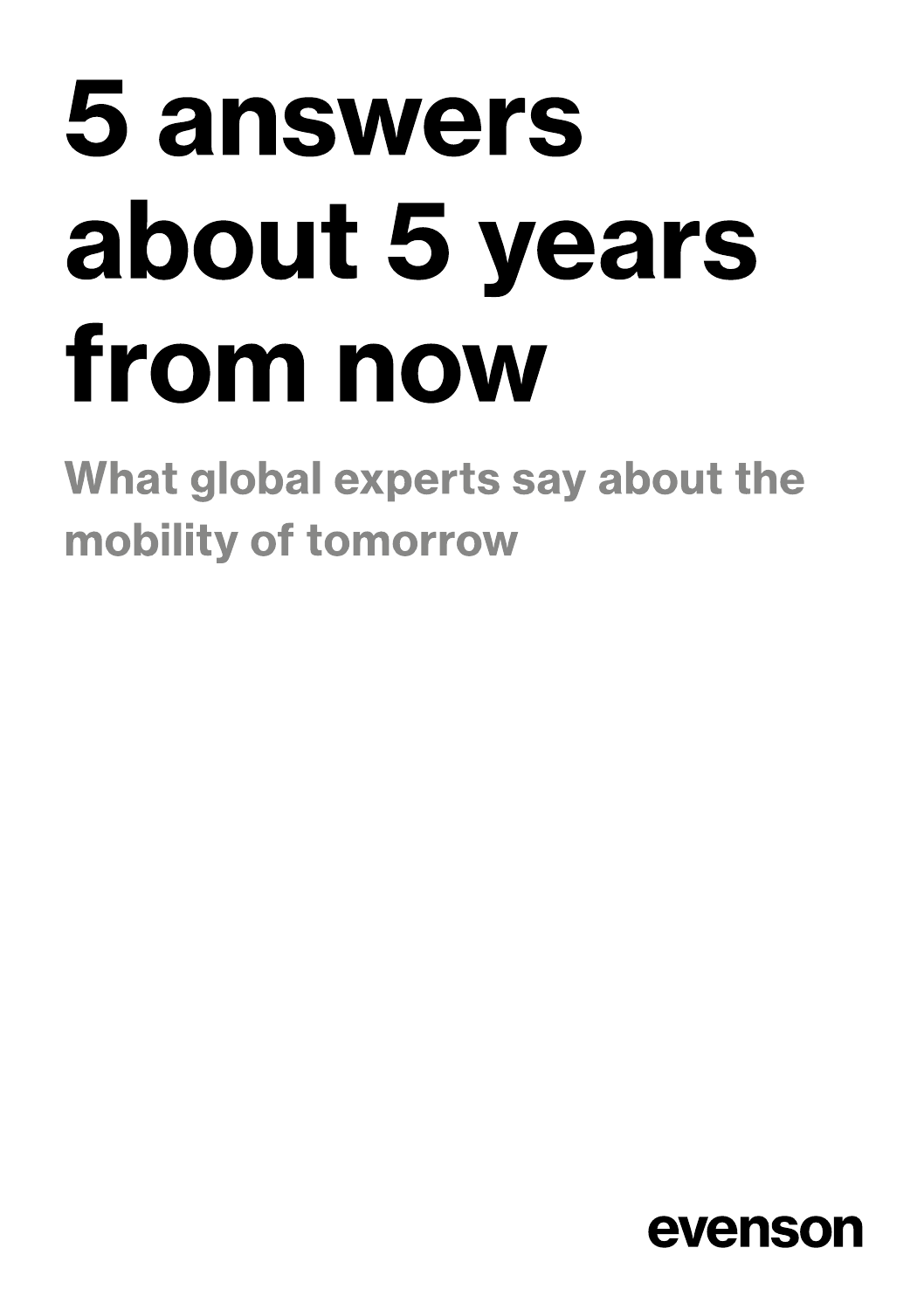## 5 answers

According to our experts...

1. Mobility as a service will have the largest impact in the next 5 years.

The range of applications and services that we already see today are believed to have the largest impact, trailed by the enabling technologies of electrification and automation.

#### 2. Newcomers will shape the future more than incumbents.

Corporations and regulators come in second and third, respectively. But, in contrast to startups, these groups are also seen to potentially have a negative impact.

#### 3. Progress lies in technology - and in people.

Tech takes top position. But in second place for enabling factors, the experts emphasize something decidedly non-tech: Consumers will ultimately choose the winners - and losers.

#### 4. Regulators and infrastructure provide the necessary conditions.

But if they don't, they become the paramount inhibitors to progress. Regulation and infrastructure locking us into the status quo is overwhelmingly seen to be the biggest risk.

#### 5. The time for action is now collectively and personally.

When asked about their contribution as well as insight, the majority of experts called for collaboration and collective action, and pledged changes in their personal mobility behavior.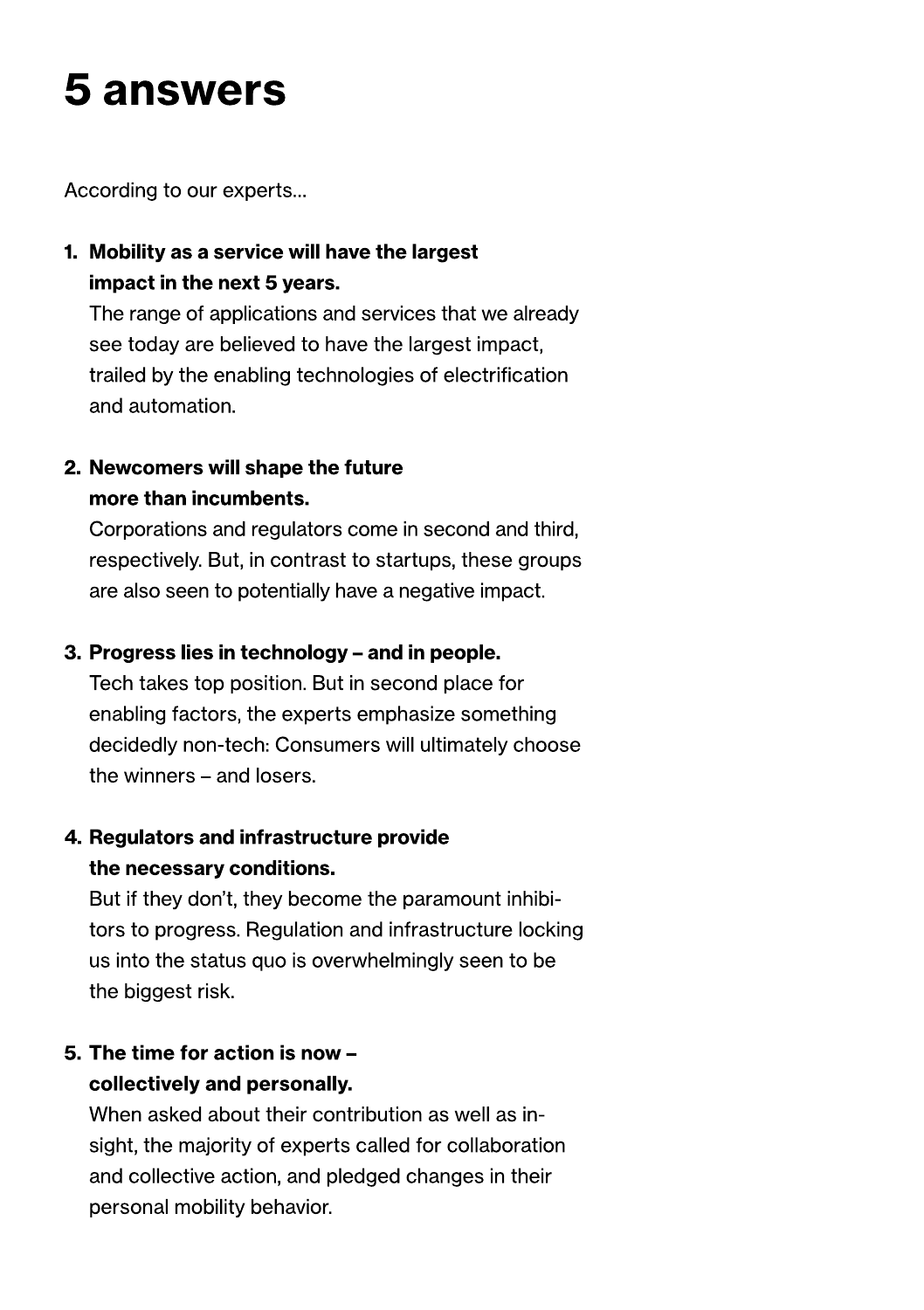### **5 years from now**

Progress is choosing the potential of tomorrow over the comforts of today – and to keep pushing for that potential to become reality.

As makers of the New Mobility World and IAA Conference on behalf of VDA, we've created a global community of innovators, thought leaders and decision makers, all shaping the future of mobility.

Our joint goal:

The mobility of tomorrow will be cleaner, safer, more sustainable, whilst also being more convenient and providing for a better living for everyone.

We asked these experts: "How do we get closer to that goal – not in the distant future, but within the next 5 years? What – and who – will make a difference by 2024?"

These are their answers.



evenson are consultants for the human side of progress: Via behavioral economics, we develop ideas to facilitate change and innovation, and we create concepts and projects to deliver lasting results.

Makers of the New Mobility World and IAA Conference on behalf of VDA.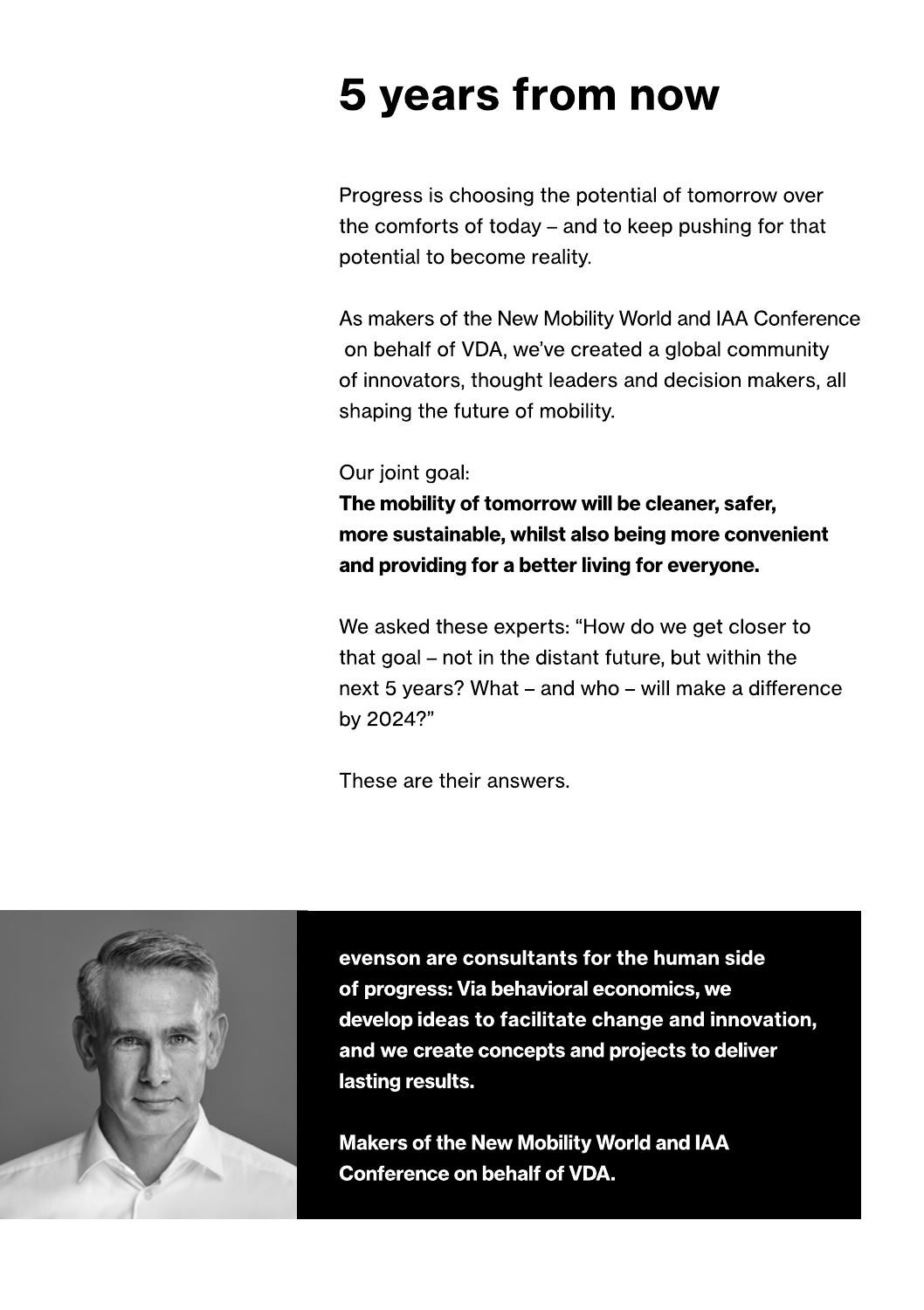## **Imprint**

#### **Publisher and editor**

evenson GmbH

Alt-Moabit 126 10557 Berlin Germany berlin@evenson.de

600 B Street, Suite 300 San Diego, CA 92101 **USA** sandiego@evenson.de

**Graphics & Design** DANGEROUS. Berlin; www.dangerous.de

Photo Marcus Höhn; wwww.marcus-hoehn.de

Published September 2019 Get in touch at insights@evenson.de Download more graphics and insights at evenson.de

#### $\circledcirc$   $\circledcirc$

This work is licensed under the Creative Commons Attribution 4.0 International License. To view a copy of this license, visit http://creativecommons.org/licenses/ by/4.0/ or send a letter to Creative Commons, PO Box 1866, Mountain View, CA 94042, USA.